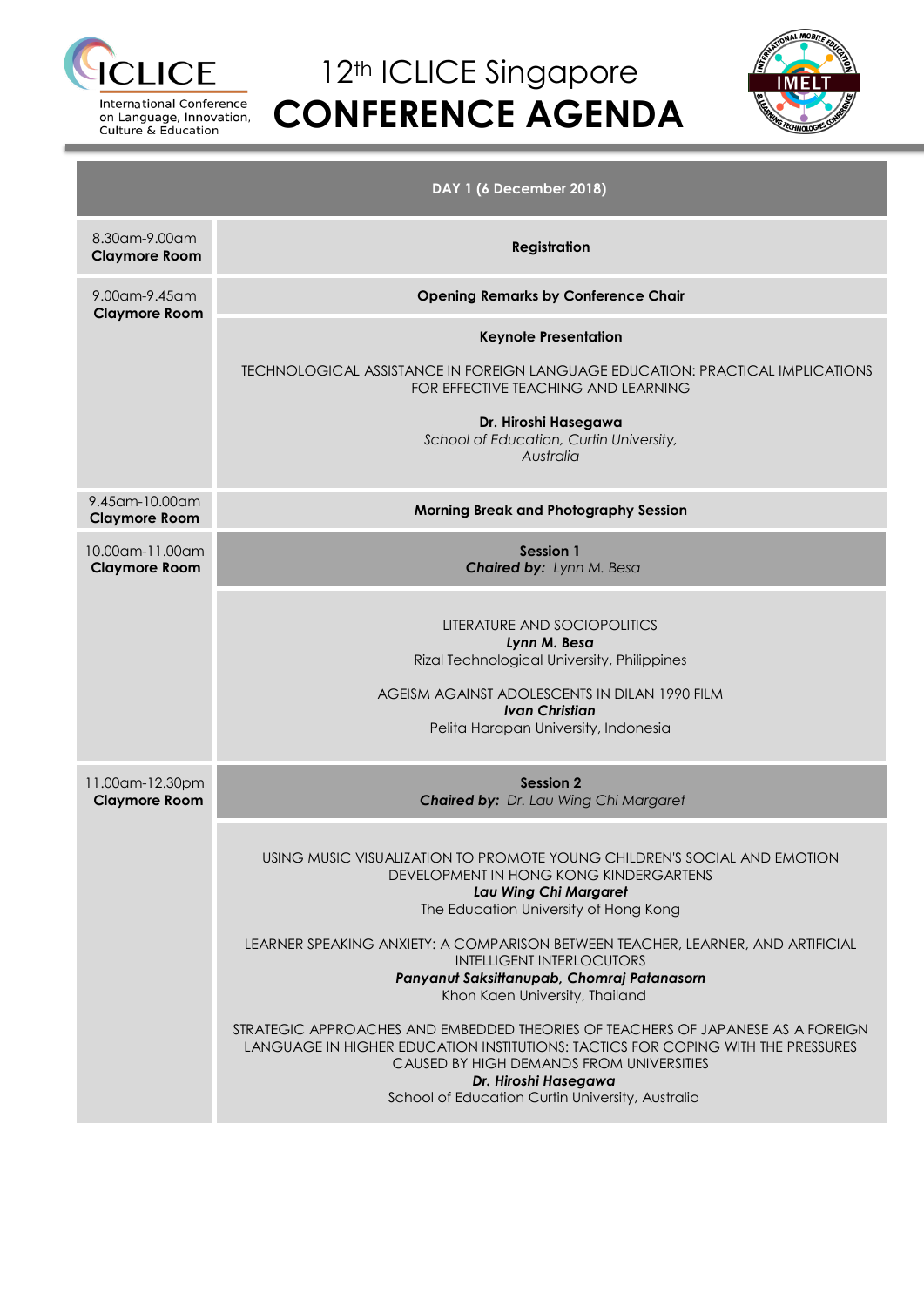

International Conference on Language, Innovation, Culture & Education

# 12<sup>th</sup> ICLICE Singapore **CONFERENCE AGENDA**



| 12.30pm-1.30pm<br><b>Hotel Restaurant</b> | <b>LUNCH</b>                                                                                                                                                                                                                                 |  |  |  |  |  |  |
|-------------------------------------------|----------------------------------------------------------------------------------------------------------------------------------------------------------------------------------------------------------------------------------------------|--|--|--|--|--|--|
| 1.30pm-2.00pm<br><b>Claymore Room</b>     | <b>Featured Paper Presentation</b>                                                                                                                                                                                                           |  |  |  |  |  |  |
|                                           | SOCIAL PRESENCE, SYNCHRONOUS TOOL USAGE, AND LEARNING PERFORMANCE IN THE E-<br>LEARNING CLASSROOM: WHAT IS THE BOTTOM LINE?<br>Prof. Dr. Lelanie Basco, Prof. Yolanda Mathews<br>The University of Suwon International College, South Korea  |  |  |  |  |  |  |
| 2.00pm-3.00pm<br><b>Claymore Room</b>     | <b>Session 3</b><br><b>Chaired by: Mr. Ross Eric Miller</b>                                                                                                                                                                                  |  |  |  |  |  |  |
|                                           | MOBILE LEARNING AND MALL: A FORMAL INVESTIGATION OF THE VALUE OF INFORMAL<br><b>LEARNING</b><br><b>Ross Eric Miller</b><br>Otemon Gakuin University, Japan                                                                                   |  |  |  |  |  |  |
|                                           | THE USE OF IMMERSIVE VIRTUAL ENVIRONMENTS (IVES) FOR A COLLABORATIVE AND<br>INTERACTIVE EDUCATION IN THE ARCHITECTURAL BIM DESIGN<br>Jeonghwan Kim<br>The Hong Kong Polytechnic University                                                   |  |  |  |  |  |  |
| 3.00pm-4.00pm<br><b>Claymore Room</b>     | <b>Session 4</b><br><b>Chaired by: Ms. Haimin Dai</b>                                                                                                                                                                                        |  |  |  |  |  |  |
|                                           | UNIVERSITY TEACHERS' PERCEIVED USEFULNESS OF USING MOOCS FOR TEACHING<br>Haimin Dai<br>University of Macau                                                                                                                                   |  |  |  |  |  |  |
|                                           | TEACHERS AND STUDENTS PERCEPTIONS TOWARDS GOOGLE CLASSROOM IN AN EFL COURSE<br>Chomraj Patanasorn, Dr. Angkana Patanasorn<br>Khon Kaen University, Thailand                                                                                  |  |  |  |  |  |  |
| 4.00pm-5.00pm<br><b>Claymore Room</b>     | <b>Session 5</b><br><b>Chaired by: Dr. Cristina A. Monsanto</b>                                                                                                                                                                              |  |  |  |  |  |  |
|                                           | <b>TOWARDS THE DEVELOPMENT OF A FILIPINO SERVANT LEADERSHIP FRAMEWORK IN PUBLIC</b><br>AND PRIVATE SECONDARY SCHOOLS IN THE NATIONAL CAPITAL REGION, PHILIPPINES<br>Dr. Cristina A. Monsanto<br>Chiang Kai Shek College, Manila, Philippines |  |  |  |  |  |  |
|                                           | FROM SCHOOL-BASED CURRICULUM TO CHARACTERS CURRICULUM: AN ANALYSIS OF<br>'PATHWAY TO ENGLISH'<br>Asri Purnamasari<br>Universitas Kristen Indonesia                                                                                           |  |  |  |  |  |  |
|                                           |                                                                                                                                                                                                                                              |  |  |  |  |  |  |

**END OF DAY 1**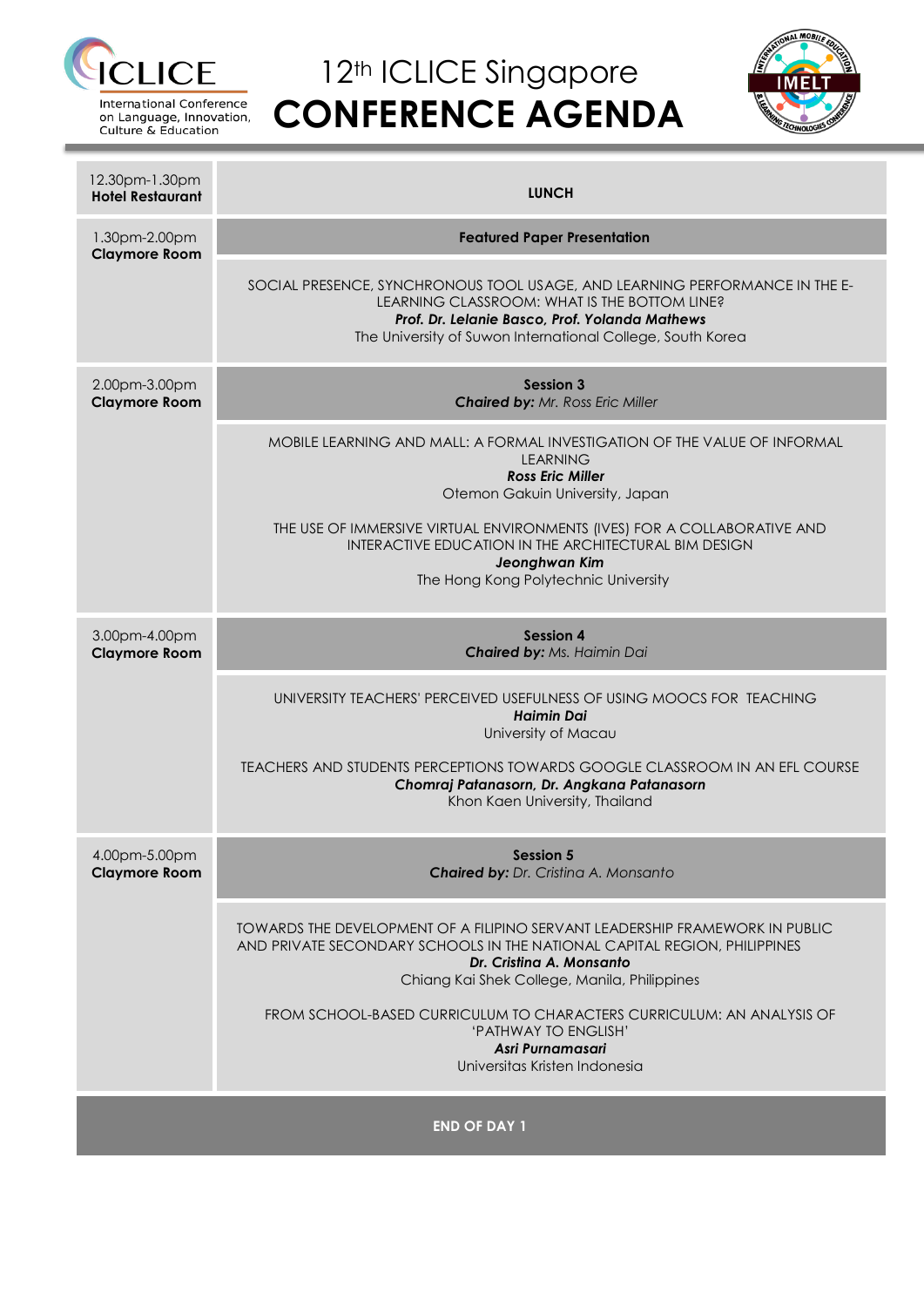

on Language, Innovation, Culture & Education

# 12<sup>th</sup> ICLICE Singapore **CONFERENCE AGENDA**



**DAY 2 (7 December 2018)** 1.30pm-2.00pm **Royal Plaza on Scotts (lobby) City Tour Registration** Registration for participants who have paid for the full package or have made payment for this tour Participants with conference-only package can contact secretariat to upgrade their package to include this tour. Please check your receipt or contact the event secretariat to find out the type of package you are subscribed to. 2.00pm-6.00pm **Singapore City** Cavenagh Bridge Singapore River (Cruise) Fullerton Hotel Fullerton Heritage Gallery Please visit<https://icsai.org/iclice12/tours-activities/> for booking and more information. **END OF DAY 2**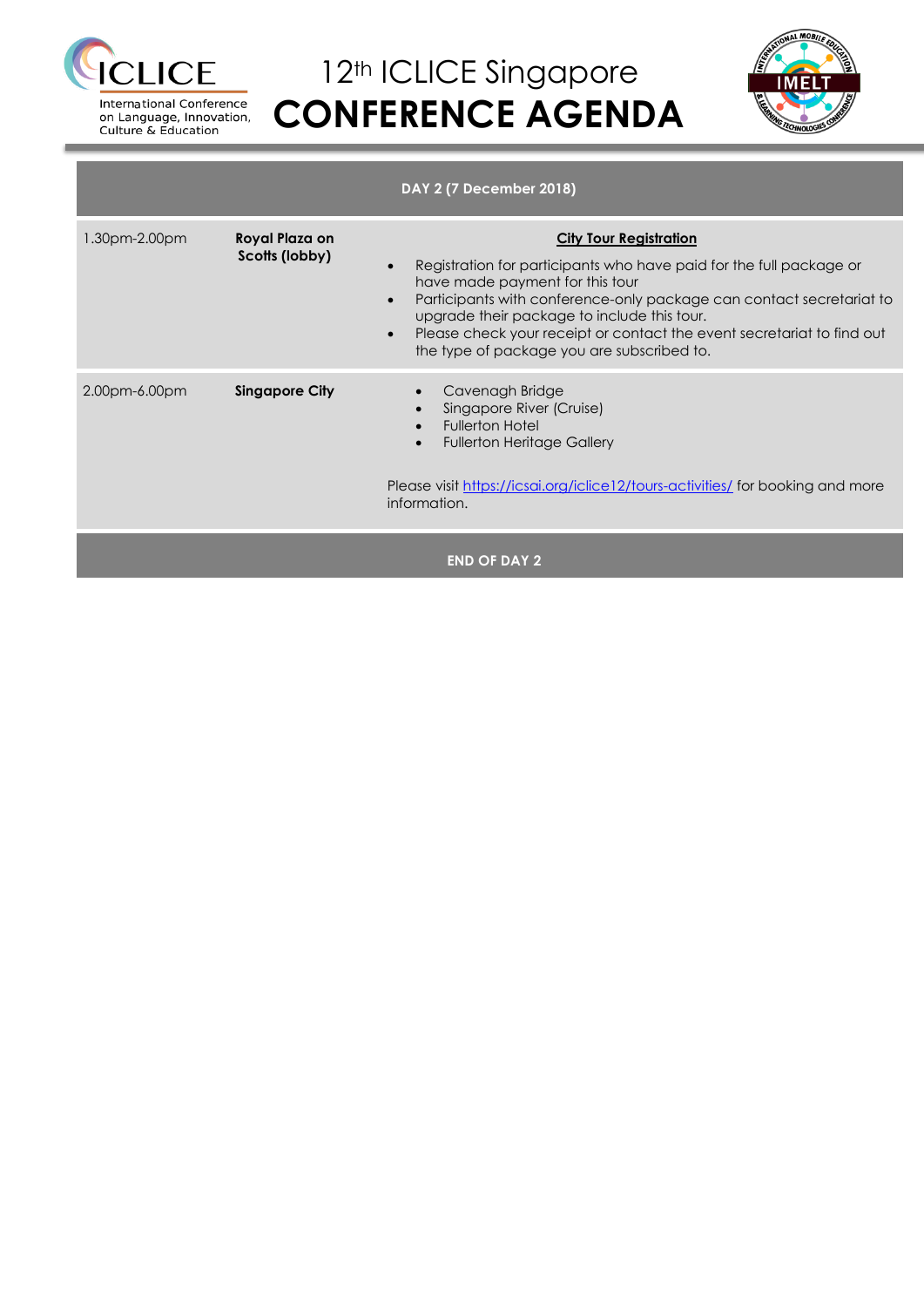

### 12<sup>th</sup> ICLICE Singapore **Table View**



| Day 1 (Claymore Room) |                                                                                                                                                                                                                                                                                                                   |                                                |                                                                                                                                                                                                                                                                        |                                                                                                                                                                                                                                                                                                                                                                                                                                                                                                                                                                                                                                                                                                                                                                                                           |       |                                                                                                                                                                                                                                                                                                      |                                                                                                                                                                                                                                                                                                                                                                                                                                                                 |                                                                                                                                                                                                                                                                                                                                                                    |                                                                                                                                                                                                                                                                                                                                                                                                                                                                                      |  |  |  |  |
|-----------------------|-------------------------------------------------------------------------------------------------------------------------------------------------------------------------------------------------------------------------------------------------------------------------------------------------------------------|------------------------------------------------|------------------------------------------------------------------------------------------------------------------------------------------------------------------------------------------------------------------------------------------------------------------------|-----------------------------------------------------------------------------------------------------------------------------------------------------------------------------------------------------------------------------------------------------------------------------------------------------------------------------------------------------------------------------------------------------------------------------------------------------------------------------------------------------------------------------------------------------------------------------------------------------------------------------------------------------------------------------------------------------------------------------------------------------------------------------------------------------------|-------|------------------------------------------------------------------------------------------------------------------------------------------------------------------------------------------------------------------------------------------------------------------------------------------------------|-----------------------------------------------------------------------------------------------------------------------------------------------------------------------------------------------------------------------------------------------------------------------------------------------------------------------------------------------------------------------------------------------------------------------------------------------------------------|--------------------------------------------------------------------------------------------------------------------------------------------------------------------------------------------------------------------------------------------------------------------------------------------------------------------------------------------------------------------|--------------------------------------------------------------------------------------------------------------------------------------------------------------------------------------------------------------------------------------------------------------------------------------------------------------------------------------------------------------------------------------------------------------------------------------------------------------------------------------|--|--|--|--|
| $8.30 -$<br>9.00      | 9.00-9.45                                                                                                                                                                                                                                                                                                         |                                                | 10.00-11.00                                                                                                                                                                                                                                                            | 11.00-12.30                                                                                                                                                                                                                                                                                                                                                                                                                                                                                                                                                                                                                                                                                                                                                                                               |       | 1.30-2.00                                                                                                                                                                                                                                                                                            | 2.00-3.00                                                                                                                                                                                                                                                                                                                                                                                                                                                       | $3.00 - 4.00$                                                                                                                                                                                                                                                                                                                                                      | 4.00-5.00                                                                                                                                                                                                                                                                                                                                                                                                                                                                            |  |  |  |  |
|                       | <b>Opening Remarks</b>                                                                                                                                                                                                                                                                                            |                                                | Session 1<br>Chaired by: Lynn M.<br>Besa                                                                                                                                                                                                                               | Session 2<br>Chaired by: Dr. Lau Wing<br>Chi Margaret                                                                                                                                                                                                                                                                                                                                                                                                                                                                                                                                                                                                                                                                                                                                                     |       | <b>Featured Paper</b><br>Presentation                                                                                                                                                                                                                                                                | Session 3<br><b>Chaired by: Ross Eric</b><br>Miller                                                                                                                                                                                                                                                                                                                                                                                                             | Session 4<br><b>Chaired by: Haimin</b><br>Dai                                                                                                                                                                                                                                                                                                                      | Session 5<br><b>Chaired by: Dr. Cristina</b><br>A. Monsanto                                                                                                                                                                                                                                                                                                                                                                                                                          |  |  |  |  |
| Registration          | <b>Keynote Presentation</b><br><b>TECHNOLOGICAL</b><br><b>ASSISTANCE IN</b><br><b>FOREIGN LANGUAGE</b><br><b>EDUCATION:</b><br><b>PRACTICAL</b><br><b>IMPLICATIONS FOR</b><br><b>EFFECTIVE TEACHING</b><br><b>AND LEARNING</b><br>Dr. Hiroshi Hasegawa<br>School of Education.<br>Curtin University,<br>Australia | Session<br>Photography<br>Break and<br>Morning | <b>LITERATURE AND</b><br><b>SOCIOPOLITICS</b><br>Lynn M. Besa<br><b>Rizal Technological</b><br>University, Philippines<br><b>AGEISM AGAINST</b><br><b>ADOLESCENTS IN DILAN</b><br><b>1990 FILM</b><br><b>Ivan Christian</b><br>Pelita Harapan<br>University, Indonesia | PROMOTE YOUNG<br>CHILDREN'S SOCIAL AND<br><b>EMOTION DEVELOPMENT</b><br>IN HONG KONG<br><b>KINDERGARTENS</b><br>Dr. Lau Wing Chi Margaret<br>The Education University of<br>Hong Kong<br><b>LEARNER SPEAKING</b><br>ANXIETY: A COMPARISON<br><b>BETWEEN TEACHER,</b><br>LEARNER, AND ARTIFICIAL<br><b>INTELLIGENT</b><br><b>INTERLOCUTORS</b><br>Panyanut Saksittanupab,<br>Chomraj Patanasorn<br>Khon Kaen University,<br>Thailand<br>STRATEGIC APPROACHES<br>AND EMBEDDED THEORIES<br><b>USED BY TEACHERS OF</b><br>JAPANESE AS A FOREIGN<br><b>LANGUAGE IN HIGHER</b><br><b>EDUCATION INSTITUTIONS:</b><br><b>TACTICS FOR COPING WITH</b><br>THE PRESSURES CAUSED BY<br><b>HIGH DEMANDS FROM</b><br><b>UNIVERSITIES</b><br>Dr. Hiroshi Hasegawa<br>School of Education Curtin<br>University, Australia | Lunch | <b>SOCIAL PRESENCE,</b><br><b>SYNCHRONOUS TOOL</b><br>USAGE, AND<br><b>LEARNING</b><br>PERFORMANCE IN<br>THE E-LEARNING<br>CLASSROOM: WHAT IS<br>THE BOTTOM LINE?<br>Prof. Dr. Lelanie Basco,<br>Prof. Yolanda<br><b>Mathews</b><br>The University of<br>Suwon International<br>College, South Korea | <b>MOBILE LEARNING AND</b><br><b>MALL: A FORMAL</b><br><b>INVESTIGATION OF THE</b><br><b>VALUE OF INFORMAL</b><br><b>LEARNING</b><br><b>Ross Eric Miller</b><br>Otemon Gakuin<br>University, Japan<br>THE USE OF IMMERSIVE<br><b>VIRTUAL</b><br><b>ENVIRONMENTS (IVES)</b><br><b>FOR A COLLABORATIVE</b><br>AND INTERACTIVE<br><b>EDUCATION IN THE</b><br><b>ARCHITECTURAL BIM</b><br><b>DESIGN</b><br>Jeonghwan Kim<br>The Hong Kong<br>Polytechnic University | UNIVERSITY TEACHERS'<br>PERCEIVED USEFULNESS<br>OF USING MOOCS FOR<br><b>TEACHING</b><br><b>Haimin Dai</b><br>University of Macau<br><b>TEACHERS AND</b><br><b>STUDENTS</b><br><b>PERCEPTIONS</b><br><b>TOWARDS GOOGLE</b><br><b>CLASSROOM IN AN EFL</b><br><b>COURSE</b><br>Chomraj Patanasorn,<br>Dr. Angkana<br>Patanasorn<br>Khon Kaen University,<br>Thailand | <b>TOWARDS THE</b><br><b>DEVELOPMENT OF A</b><br><b>FILIPINO SERVANT</b><br><b>LEADERSHIP FRAMEWORK</b><br>IN PUBLIC AND PRIVATE<br>SECONDARY SCHOOLS IN<br>THE NATIONAL CAPITAL<br><b>REGION, PHILIPPINES</b><br>Dr. Cristing A. Monsanto<br>Chiang Kai Shek College<br><b>FROM SCHOOL-BASED</b><br><b>CURRICULUM TO</b><br><b>CHARACTERS</b><br><b>CURRICULUM: AN</b><br><b>ANALYSIS OF 'PATHWAY</b><br><b>TO ENGLISH'</b><br>Asri Purnamasari<br>Universitas Kristen<br>Indonesia |  |  |  |  |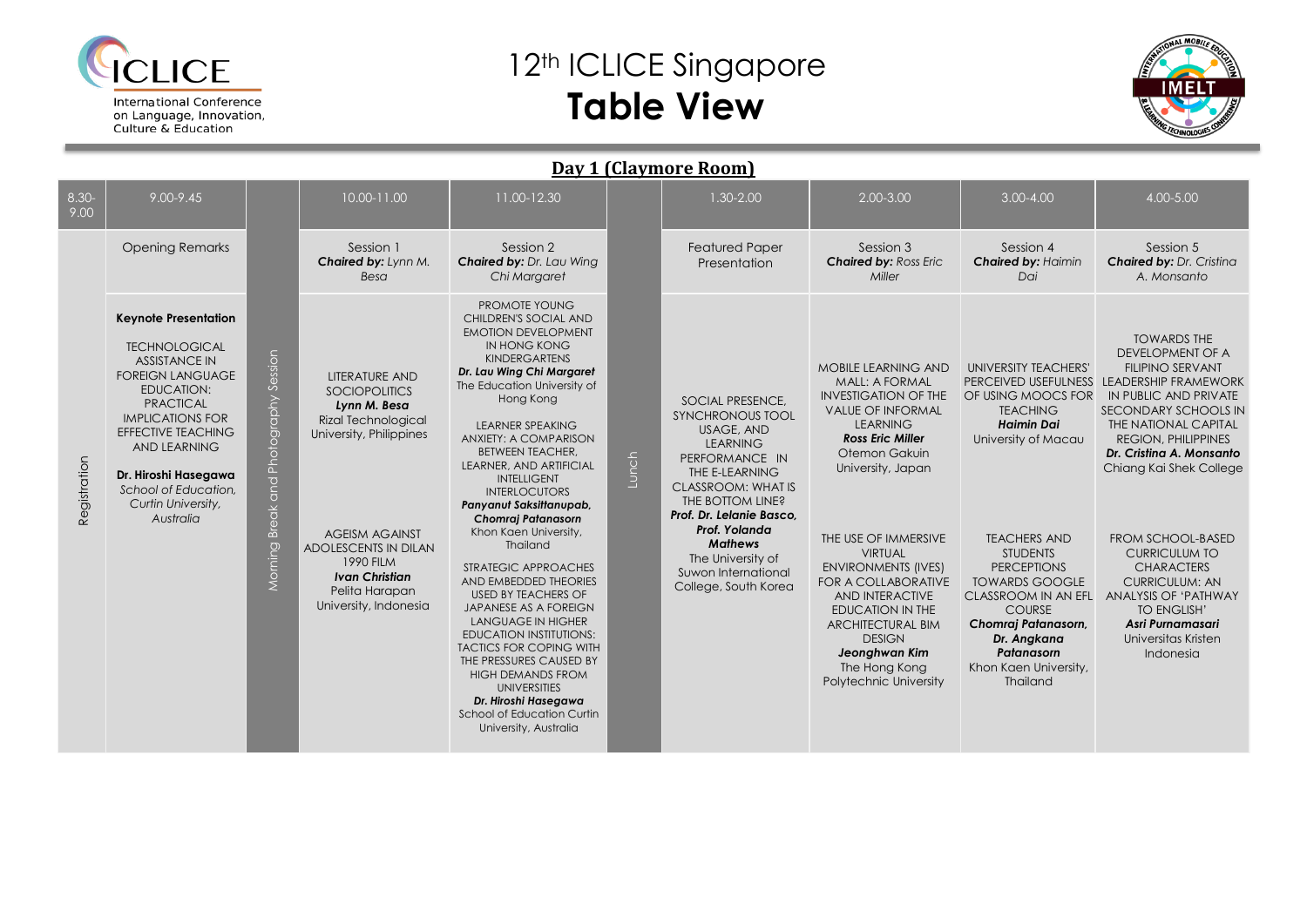

### 12<sup>th</sup> ICLICE Singapore **CONFERENCE AGENDA**



**1.** 12<sup>th</sup> ICLICE 2018 will be held on 6-7 December 2018 at the following venue:

#### **Royal Plaza on Scotts**

25 Scotts Road Singapore 228220 +6567377966

#### **2. Collection of Conference Kits**

- The registration desk will commence operations at 8.30am on day 1. Participants may choose any of these days to register and collect their conference kits.
- The conference kit (including ID tags, certificates and proceedings CD-ROM) may only be collected if full payment has been made.
- Participants who have registered under the student category may be asked to show their original Student ID cards before collecting their conference kits.
- Participants are encouraged to inform the secretariat in advance if they are planning to skip any of the days or parts of the event. This is to ensure that all resources are being allocated optimally and to avoid wastage of food.

#### **3. Oral Presentation Sessions**

- Papers must be presented in the sequence shown in the schedule above without any breaks in between.
- Each presenter will be allocated 30 minutes for to present a paper.
- At least 10 minutes out of this time must be allocated for Q&A and/or discussion with the audience, preferably at the end of the presentation.
- Featured papers will be given 30 minutes for their presentations. Presenters will be informed via email if their respective papers have been selected.
- Any swapping of slots, even if mutually agreed between presenters, must be approved by the secretariat.

#### **4. Coffee Breaks and Lunch**

- All refreshments will be served near the conference hall during the break times shown in the schedule.
- Lunch will be served at the hotel restaurant. Participants are required to display their conference identification tags in order to be seated.
- Meals are strictly for registered participants only. **Any additional request for meals during the conference day will be charged USD25 per person.**